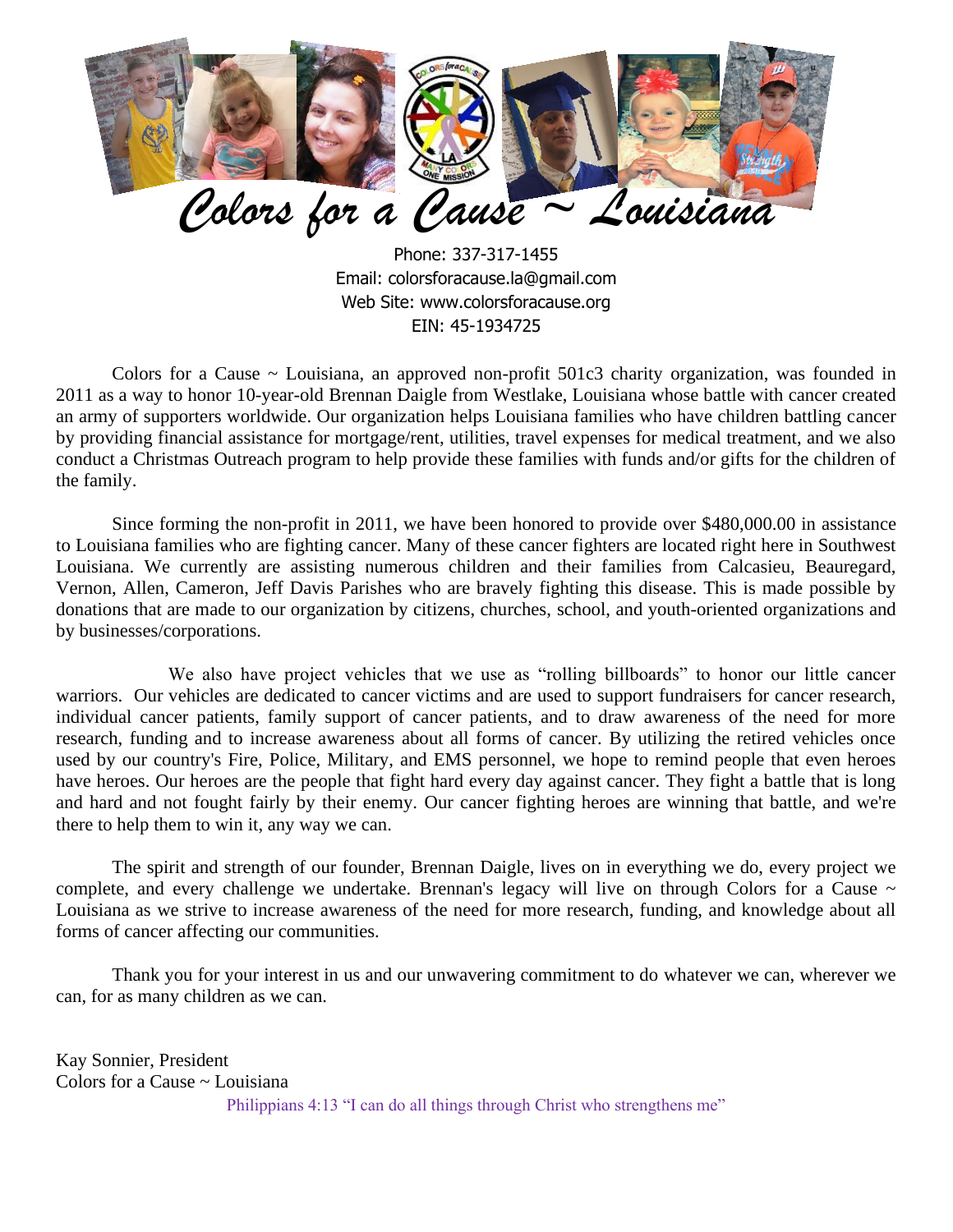# *3 rd ANNUAL LOUISIANA COLORS FOR A CAUSE PAGEANT*

August 20, 2022 Ragley Event Center 7221 La-12 Ragley, La 70659

## **SPONSOR LEVELS**

## **Platinum: \$500.00**

Acknowledgements in pageant program, on our Facebook page and our website, recognition throughout the event, also your logo will in each participant goodie bag. A shout-out from our 2022 queens that will be shared on our Facebook and our queens Facebook pages.

## **Gold: \$100.00**

Acknowledgement in pageant program, acknowledgement on Facebook and our website.

#### **Silver: \$50.00**

Acknowledgement in pageant program

#### **DEADLINE FOR SPONSORSHIP is August 5, 2022**

Colors for a Cause  $\sim$  Louisiana is an IRS registered, approved non-profit 501c3 charity. Donations made to our organization are tax deductible. EIN: 45-1934725